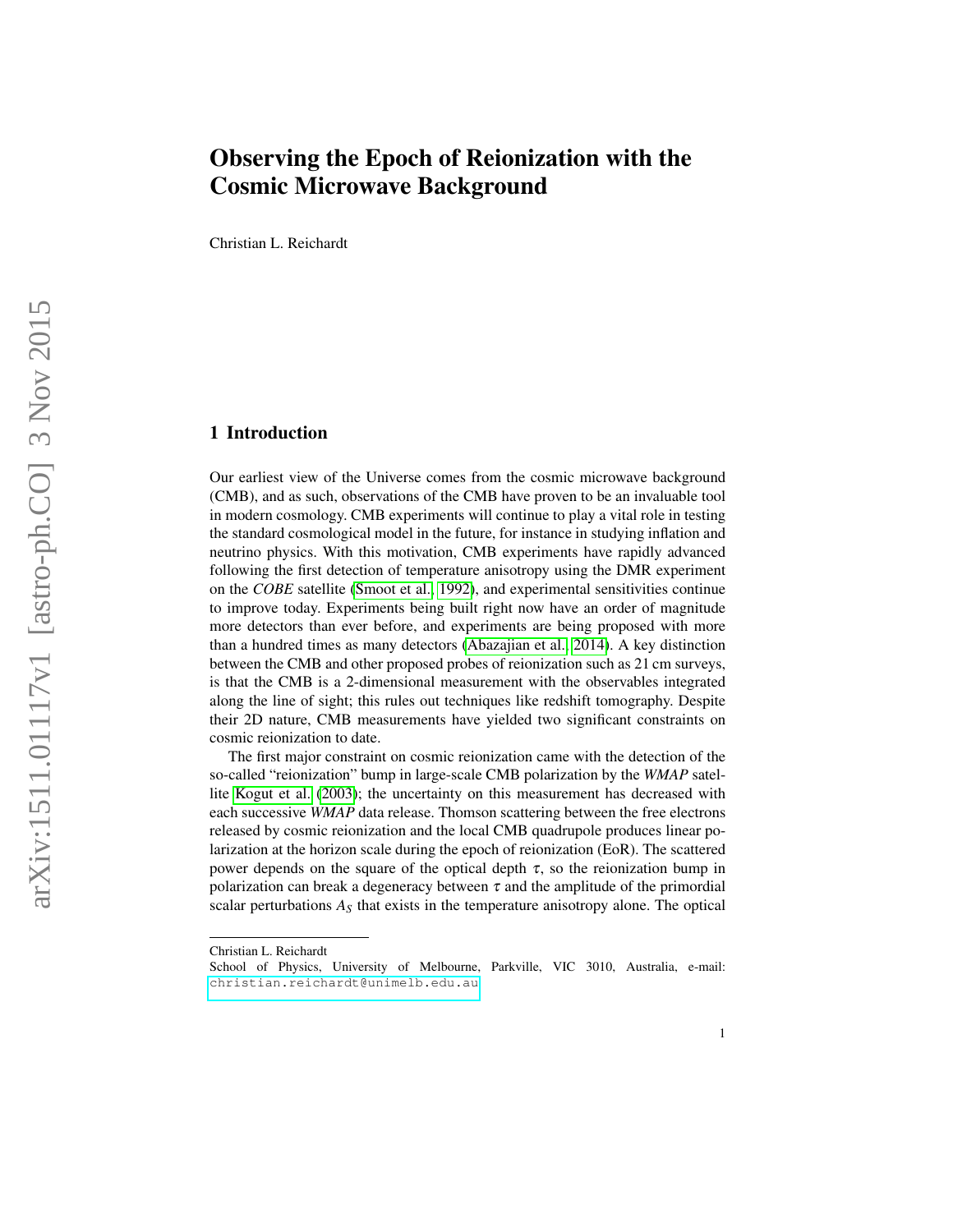depth and scalar amplitude are otherwise degenerate because, for example, observing less CMB anisotropy could be explained either by increasing  $\tau$  or reducing  $A_s$ . Galactic foregrounds pose a significant challenge in measuring polarization on these 10s of degree angular scales, and multiple frequencies are essential to disentangling the signals. Using measurements of the  $\ell < 20$  TE and EE<sup>[1](#page-1-0)</sup> power spectra from the *WMAP* satellite, [Bennett et al.](#page-13-1) [\(2013\)](#page-13-1) find  $\tau = 0.089 \pm 0.014$ . Data from the *Planck* satellite (and potentially other future experiments) are expected to improve upon this measurement, with the fundamental cosmic variance limit being lower by roughly a factor of seven. The optical depth depends on the electron number density integrated along the line of sight, and thus depends primarily on when the Universe reionizes.

The second major CMB constraint on cosmic reionization comes from upper limits on the kinematic Sunyaev-Zel'dovich (kSZ) effect. Two sources contribute to the kSZ power spectrum: density variations in the late-time fully ionized Universe (homogenous kSZ) and ionization fraction variations during the EoR (patchy kSZ). In the standard picture of reionization, ionized bubbles form around early UV sources, with these bubbles eventually merging to form the completely ionized Universe. The relative velocity between these bubbles and the CMB Doppler shifts the scattered light, which translates to a temperature shift in the CMB along that line of sight. The angular dependence of the kSZ power spectrum depends on the details of these bubbles, which in turn depend on the nature of the ionizing sources and the sinks of ionizing photons (i.e. structure in the intergalactic medium) [\(Mesinger](#page-14-2) [et al., 2012;](#page-14-2) [Sobacchi & Mesinger, 2014\)](#page-14-3). The magnitude of the kSZ power from reionization will scale with the number of bubbles, and therefore the duration of the EoR. The ACT and SPT-SZ surveys have published consistent upper limits on the kSZ power [Addison et al.](#page-13-2) [\(2013\)](#page-13-2); [Dunkley et al.](#page-13-3) [\(2013\)](#page-13-3); [George et al.](#page-13-4) [\(2015\)](#page-13-4), with the most stringent published 95% CL upper limit on the patchy kSZ power being  $D_{\rm kSZ}$   $< 3.3 \,\mu{\rm K}^2$  at  $\ell = 3000$  from the 2500 deg<sup>2</sup> SPT-SZ survey [George et al.](#page-13-4) [\(2015\)](#page-13-4). These upper limits on the kSZ power suggest cosmic reionization was not a slow process.

In Section [2,](#page-1-1) we review the physics of how the optical depth affects the CMB, current measurements, and forecasts for future experiments. We do the same for the kSZ power spectrum in Section [3.](#page-6-0) We review other potential observational consequences of cosmic reionization on the CMB in Section [4,](#page-10-0) before concluding in Section [5.](#page-12-0)

## <span id="page-1-1"></span>2 Mean Optical Depth

## *2.1 Theory*

The transition of the Universe from a neutral to ionized state dramatically increases the number density of free electrons that can Thomson scatter CMB photons. The

<span id="page-1-0"></span> $1$  T stands for temperature anisotropy and E for polarized E-mode (zero curl) anisotropy.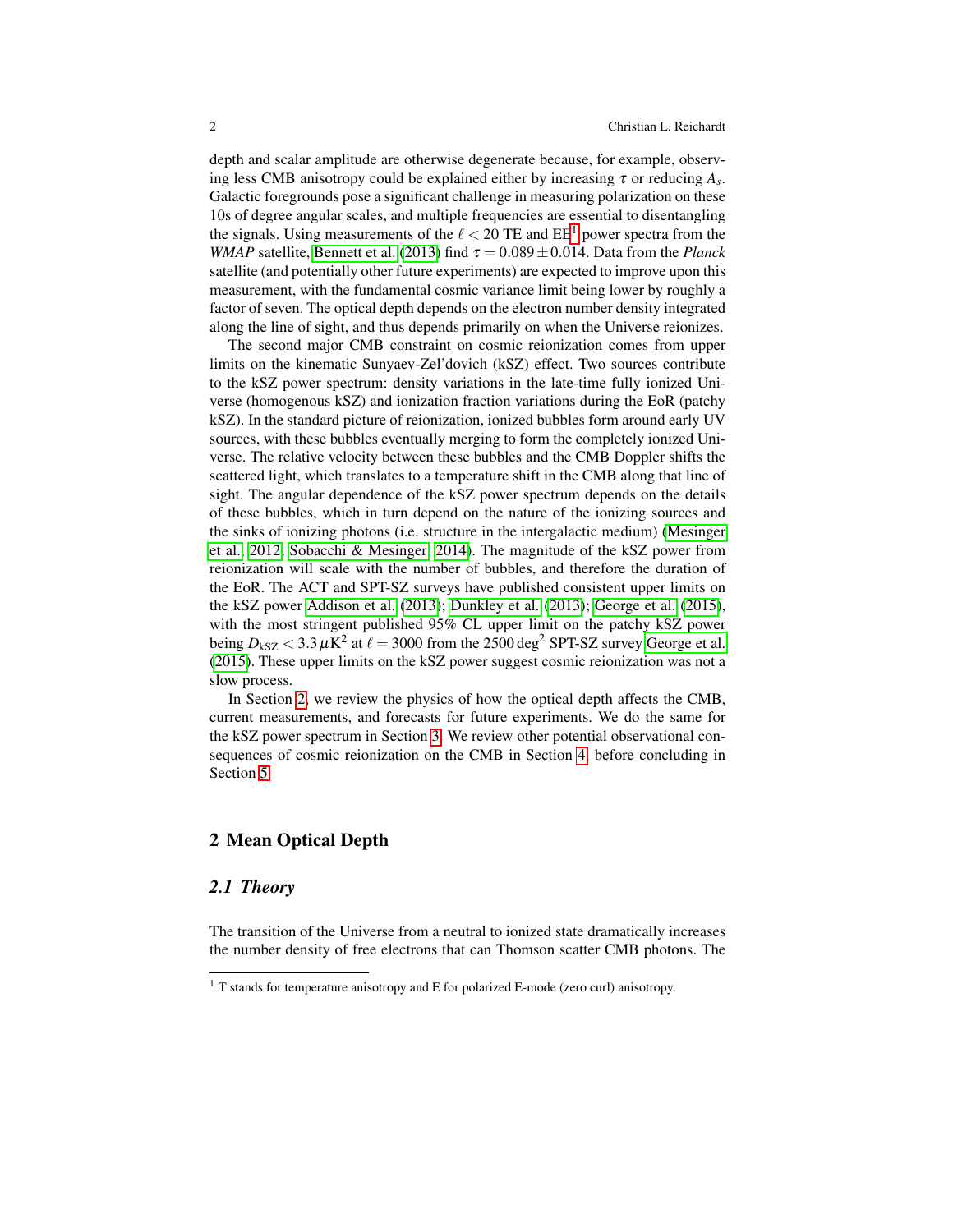

<span id="page-2-0"></span>**Fig. 1** The optical depth  $\tau$  and primordial amplitude of scalar perturbations  $A_s$  have nearly identical effects on the CMB temperature power spectrum. The impact of increasing optical depth is shown by black to light blue lines:  $\tau = 0.01, 0.08, 0.20$ . The anisotropy power is reduced by a factor  $e^{-2\tau}$  at all scales smaller than the horizon size at EoR ( $\ell \geq 20$ ). This reduction is nearly perfectly degenerate with a shift in the amplitude of the primordial power spectrum. The degeneracy in the temperature power spectrum is illustrated by the dashed red line, which mimics the dark blue  $\tau = 0.08$  line by reducing the primordial amplitude of scalar perturbations,  $A_s$ .

probability that a given photon will scatter can be related to an effective optical depth to reionization:

$$
\tau = \int n_e \sigma_T d\ell. \tag{1}
$$

Here,  $n_e$  is the free electron number density,  $\sigma_T$  is the Thompson cross-section, and the integral is over the line of sight distance. The integral is dominated by electrons from singly-ionized Hydrogen and Helium; doubly ionized Helium at low redshift accounts for a few percent of the total optical depth. Due to its integral nature, the optical depth is insensitive to the precise evolution in the ionization fraction. However, as the median redshift of reionization increases so will the column depth of free electrons and  $\tau$ . Therefore constraints on  $\tau$  are sometimes expressed as constraints on the redshift of reionization, with only weak dependence on the assumed ionization history.

The optical depth suppresses the CMB anisotropy power at all scales smaller than the horizon size at the EoR by a factor  $e^{-2\tau}$ . This suppression is shown in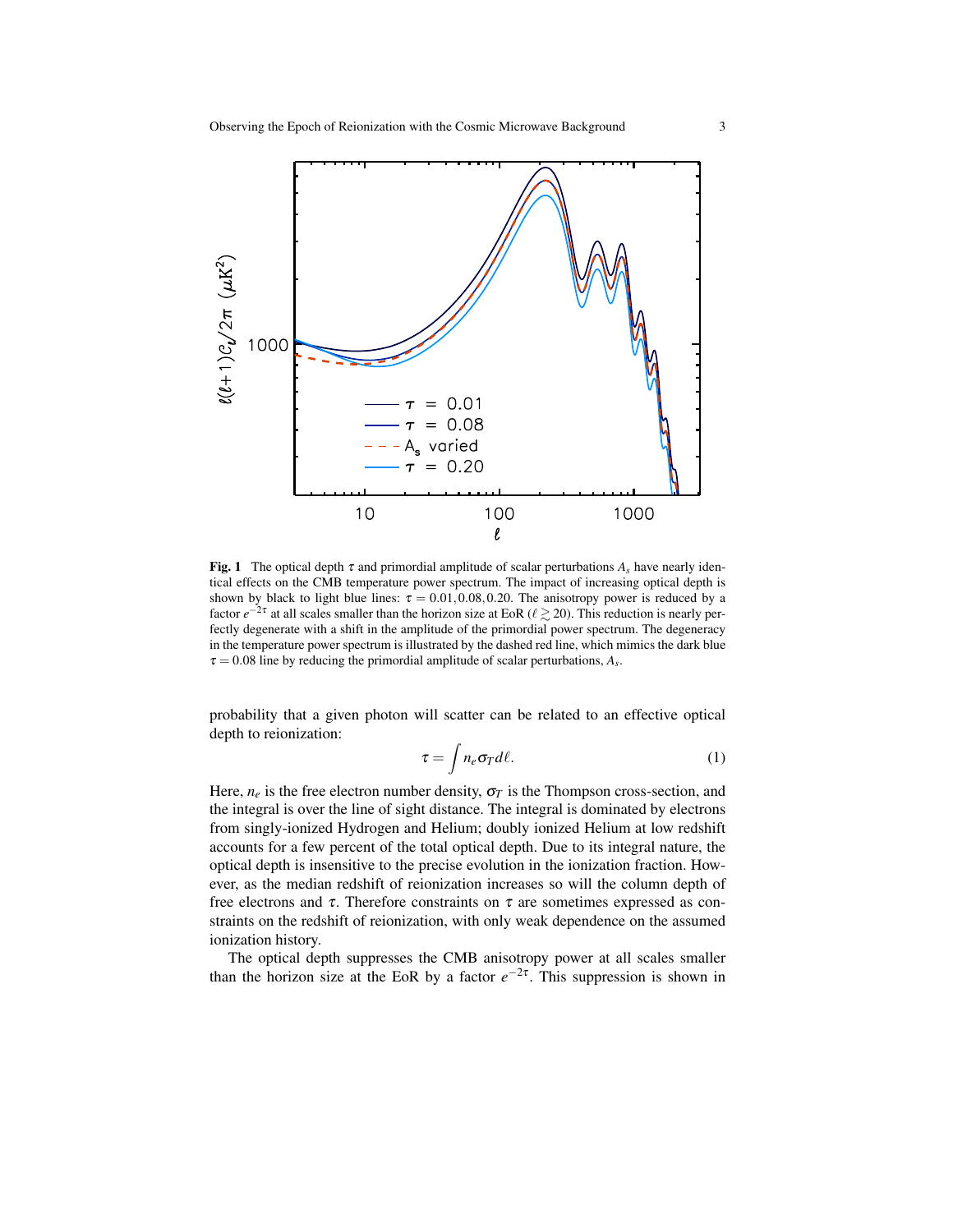

<span id="page-3-1"></span>Fig. 2 The impact of optical depth on the CMB *E*-mode (zero curl) polarization power spectrum. The solid lines show the E-mode power spectrum as the optical depth is increased: from black to light blue,  $\tau = 0.01, 0.08, 0.20$ . E-mode polarization is produced by Thomson scattering between electrons and the CMB quadrupole. As  $\tau$  increases, the polarization power spectrum is increased on scales larger than the horizon size at EoR ( $\ell \le 20$ ). The induced polarized power scales as  $\tau^2$ , and yields the strongest constraint from the CMB on the optical depth. Additionally as in the temperature anisotropies, the polarization power is reduced by a factor *e*<sup>-2τ</sup> at all scales larger than the horizon size at EoR ( $\ell \ge 20$ ). As in the temperature power spectrum plot, the dashed red line mimics the  $\tau = 0.08$  line at small scales by reducing the primordial amplitude of scalar perturbations,  $A_s$  instead of increasing  $\tau$ . However, decreasing  $A_s$  does not reproduce the peak at large angular scales (low  $\ell$ ). Finally, the dashed blue line has the same optical depth ( $\tau = 0.08$ ) but an EoR duration increased by  $6 \times$  to  $\Delta z = 3$ ; the *E*-mode power barely changes. The *E*-mode power is largely insensitive to differences between EoR scenarios that produce the same total optical depth.

Figure [1](#page-2-0) for  $\tau \in [0.01, 0.20]$  $\tau \in [0.01, 0.20]$  $\tau \in [0.01, 0.20]$ .<sup>2</sup> Although the magnitude of the suppression is quite large compared to measurement uncertainties, the suppression is highly degenerate with the amplitude,  $A_s$ , of the primordial power spectrum of scalar perturbations. This point is illustrated by the red, dashed line in Figure [1](#page-2-0) which reduces *A<sup>s</sup>* to mimic the  $\tau = 0.08$  line. The effect of the two parameters differs only at  $\ell \lesssim 20$ , and the substantial cosmic variance at these large angular scales prevents a meaningful separation with temperature data alone.

<span id="page-3-0"></span><sup>&</sup>lt;sup>2</sup> All spectra in this chapter were calculated using CAMB [Lewis et al.](#page-14-4) [\(2000\)](#page-14-4); [Howlett et al.](#page-13-5) [\(2012\)](#page-13-5).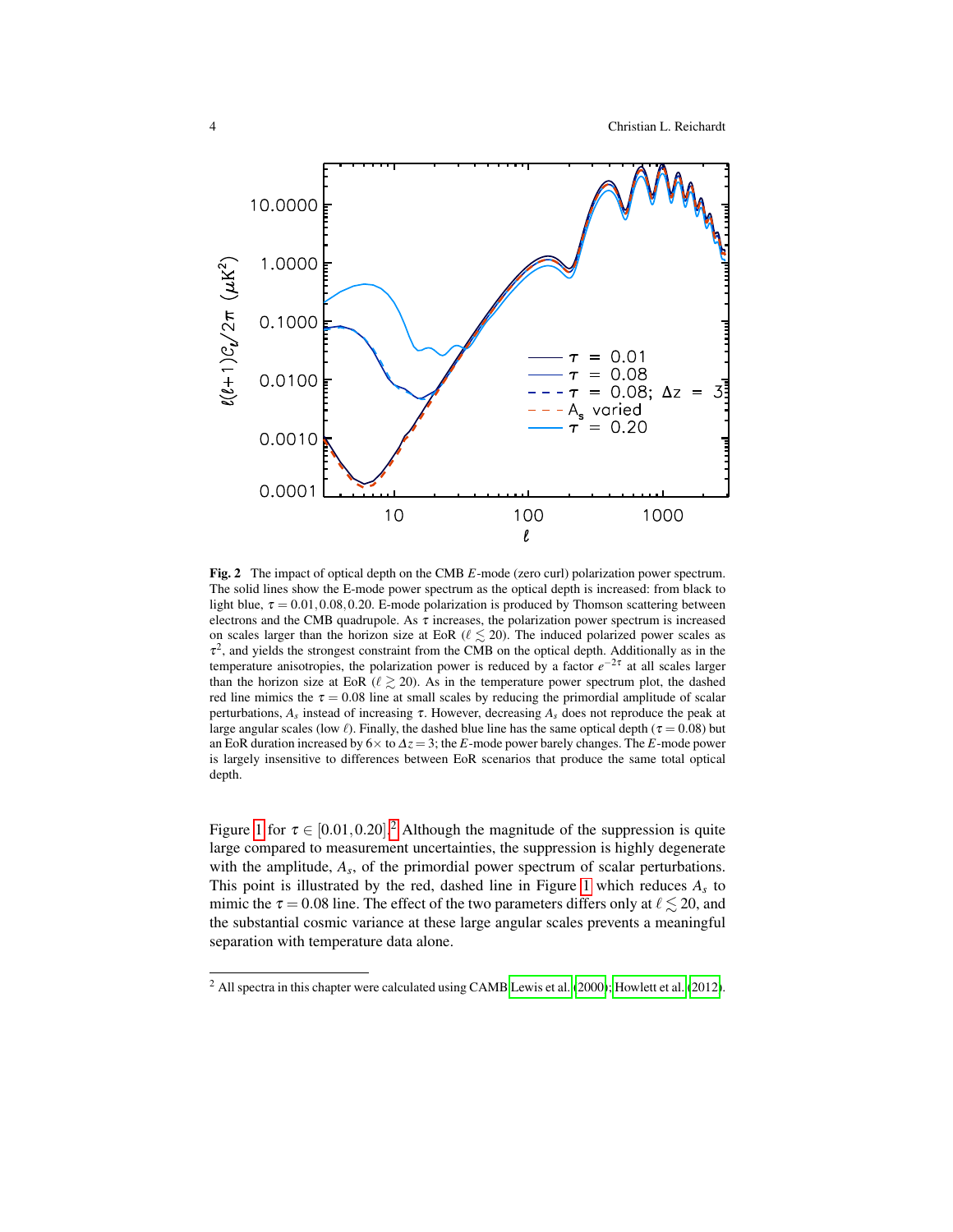The reionization of the Universe also creates CMB polarization. In general, scattered radiation from an electron in a quadrupole radiation field will be linearly polarized (see e.g., [Rees, 1968\)](#page-14-5). Thus reionization leads to linear polarization as free electrons from reionization are exposed to the large-scale CMB quadrupole. The polarized signal peaks on scales larger than the horizon at EoR; the signal amplitude scales as  $\tau$  and thus the power scales as  $\tau^2$ . This signal is sometimes referred to as the reionization "bump" for reasons illustrated in Fig. [2.](#page-3-1) Importantly, no other parameter in the standard cosmological model produces such a feature so the parameter degeneracies are minimal. For better or worse, the polarized signal encodes very little information beyond the optical depth, as demonstrated by comparing the dashed and solid blue lines in Fig. [2.](#page-3-1) A cosmic variance limited experiment would measure at most a couple of parameters beyond optical depth [Baumann et al.](#page-13-6) [\(2009\)](#page-13-6). One downside is that polarized galactic emission is major concern on these large scales (see, e.g., [Bennett et al.](#page-13-1) [\(2013\)](#page-13-1) for a discussion of foreground modeling). Finally, the number of independent modes on the sky is relatively low, which sets a fundamental cosmic variance limit on how well the amplitude can be measured, although this limit is well below current measurements. The reionization bump is a clean probe of the optical depth to reionization.

## *2.2 Current Observations*

The polarization signal from reionization ("reionization bump") was first detected by looking at the temperature-polarization correlation in the first year of data from the *WMAP* satellite [Kogut et al.](#page-14-1) [\(2003\)](#page-14-1). The reionization bump in the EE power spectrum was first detected in the 3-year *WMAP* bandpowers [Page et al.](#page-14-6) [\(2007\)](#page-14-6). These measurements broke the previous degeneracy between  $A<sub>S</sub>$  and  $\tau$  from the temperature data, and substantially improved cosmological constraints. *WMAP* is still the only experiment to have measured the reionization signal; the history of the published values is tabulated in Table [1.](#page-5-0) Essentially, this is due to the large angular scales involved — large scales strongly favor satellite experiments that cover the whole sky. The *WMAP* measurement is limited by a combination of instrumental noise and uncertainty in the galactic foreground modeling.

The *WMAP* polarized galactic foreground model includes two terms, dust and synchrotron (see [Bennett et al.](#page-13-1) [\(2013\)](#page-13-1)) The polarized synchrotron template is taken from the lowest *WMAP* frequency band (K band at 22 GHz). The polarized dust template starts from the model 8 dust intensity map from [Finkbeiner et al.](#page-13-7) [\(1999\)](#page-13-7), with the amplitude modulated by a term to account for the magnetic field geometry, and a polarization direction taken from starlight measurements. The uncertainty due to the foreground modeling are on par with the statistical uncertainties.

Recent results from the *Planck* satellite suggest that a more accurate galactic dust template reduces the inferred optical depth [\(Planck Collaboration et al., 2014a,](#page-14-7) [2015\)](#page-14-8). In Appendix E, [Planck Collaboration et al.](#page-14-7) [\(2014a\)](#page-14-7) find that replacing the dust template used by *WMAP* with the *Planck* 353 GHz map changes τ by 1 σ to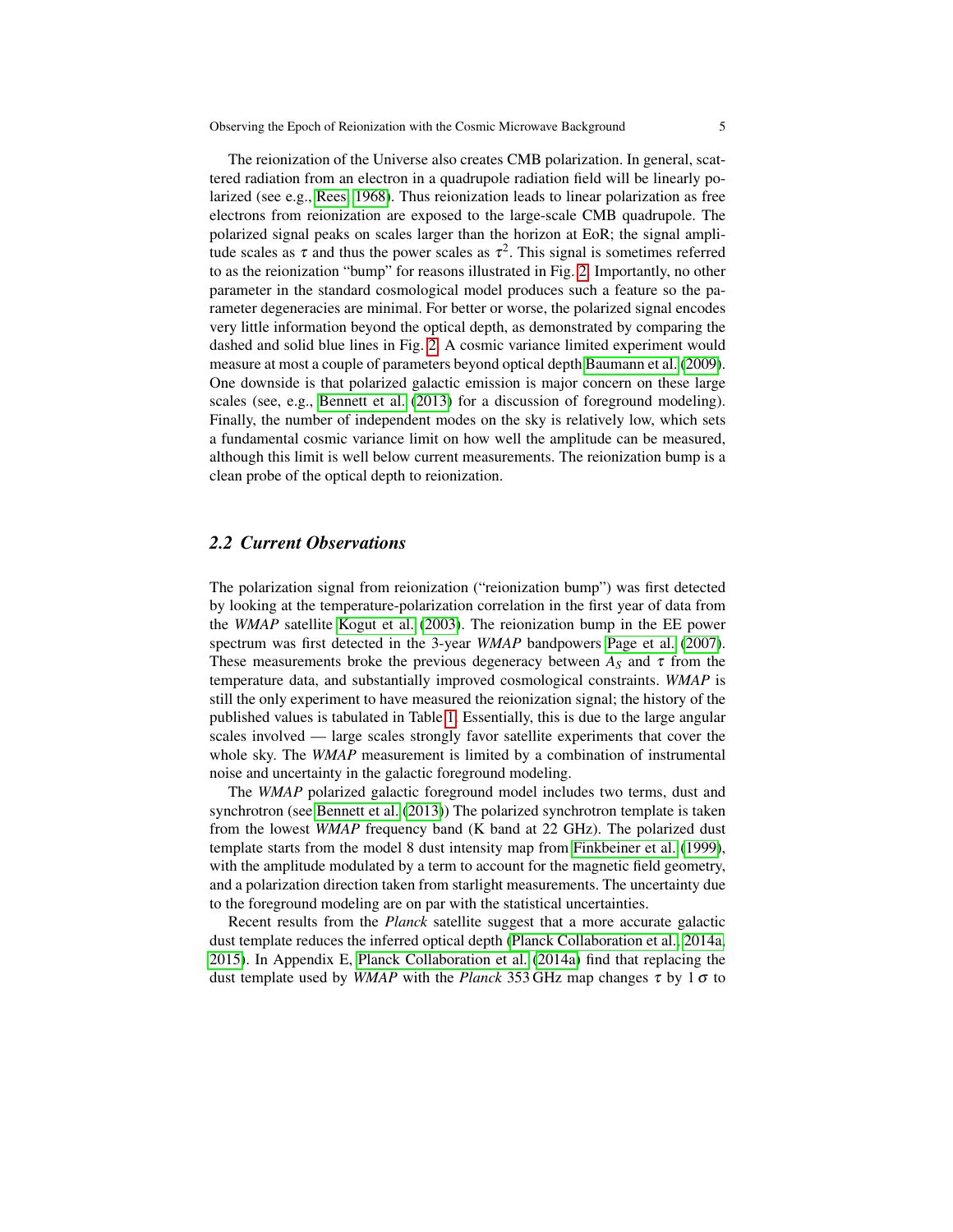$\tau = 0.075 \pm 0.013$ . This drop persisted through the second [Planck](#page-14-8) release. Planck [Collaboration et al.](#page-14-8) [\(2015\)](#page-14-8) found values of  $\tau = 0.071 \pm 0.013$  when cleaning the large-scale WMAP9 polarization data by a polarized galactic dust template based on *Planck*'s polarized 353 GHz maps. Replacing the *WMAP* polarization data by *Planck* 70 GHz polarization data leads to a weaker but consistent constraint of  $\tau = 0.078 \pm 0.019$ . The joint constraint from the *WMAP* and *Planck* 70 GHz polarization data is  $\tau = 0.074 \pm 0.012$ . Setting aside all polarization data and instead using only *Planck* temperature and lensing measurements yields  $\tau = 0.070 \pm 0.024$ . These measurements are all consistent with each other and favor a lower optical depth with a midpoint to reionization around  $z \approx 9$  instead of 10.6. A lower optical depth would reduce the marginal tension between current CMB data and suggestions from the spectra of quasars or gamma ray bursts (e.g., [Mortlock et al., 2011;](#page-14-9) [Schroeder et al., 2013\)](#page-14-10), and the dropoff in the luminosity function of  $Ly\alpha$  emit-ters (e.g., [Ouchi et al., 2010;](#page-14-11) Clément et al., 2012) and in the  $Ly\alpha$  fraction (e.g., [Treu et al., 2013;](#page-14-12) [Caruana et al., 2014\)](#page-13-9) that reionization ended between a redshift of 6 to 7 (see also Figure [4\)](#page-10-1). We will learn more with the release of the full *Planck* polarization results (see next section).

| Source                                    | τ                 |
|-------------------------------------------|-------------------|
| WMAP1                                     | $0.17 \pm 0.04$   |
| WMAP3                                     | $0.089 \pm 0.030$ |
| WMAP <sub>5</sub>                         | $0.087 \pm 0.017$ |
| WMAP7                                     | $0.088 \pm 0.015$ |
| WMAP9                                     | $0.089 \pm 0.014$ |
| with Planck TT and 353 GHz dust template: |                   |
| WMAP9 pol.                                | $0.071 \pm 0.013$ |
| Planck LFI pol.                           | $0.078 \pm 0.019$ |
| Planck LFI pol. (no TT)                   | $0.067 \pm 0.022$ |
| Planck lensing + BAO                      | $0.067 \pm 0.016$ |

<span id="page-5-0"></span>Table 1 The optical depth measured by *WMAP* and *Planck* across data releases. *WMAP*'s measurement of the optical depth has been relatively static after the second *WMAP* data release [Page](#page-14-6) [et al.](#page-14-6) [\(2007\)](#page-14-6). Differences between the first and second data release include: (1)  $\tau$  is derived primarily from *EE* instead of *TE*, (2) three times the data volume, (3) a new foreground treatment, and (4) an updated polarization analysis. An updated polarized galactic dust template based on the 353 GHz channel of *Planck*/HFI reduces the optical depth by ∼ 1 σ (bottom half of table). The low- $\ell$  polarization data from 70 GHz in Planck favors an even lower optical depth; a value that is consistent with estimates that avoid using the large-scale polarization data at all. Future releases of the *Planck* satellite are expected to achieve  $\sigma(\tau) \sim 0.005$  and the cosmic variance limit is  $\sigma(\tau) \sim 0.002$ .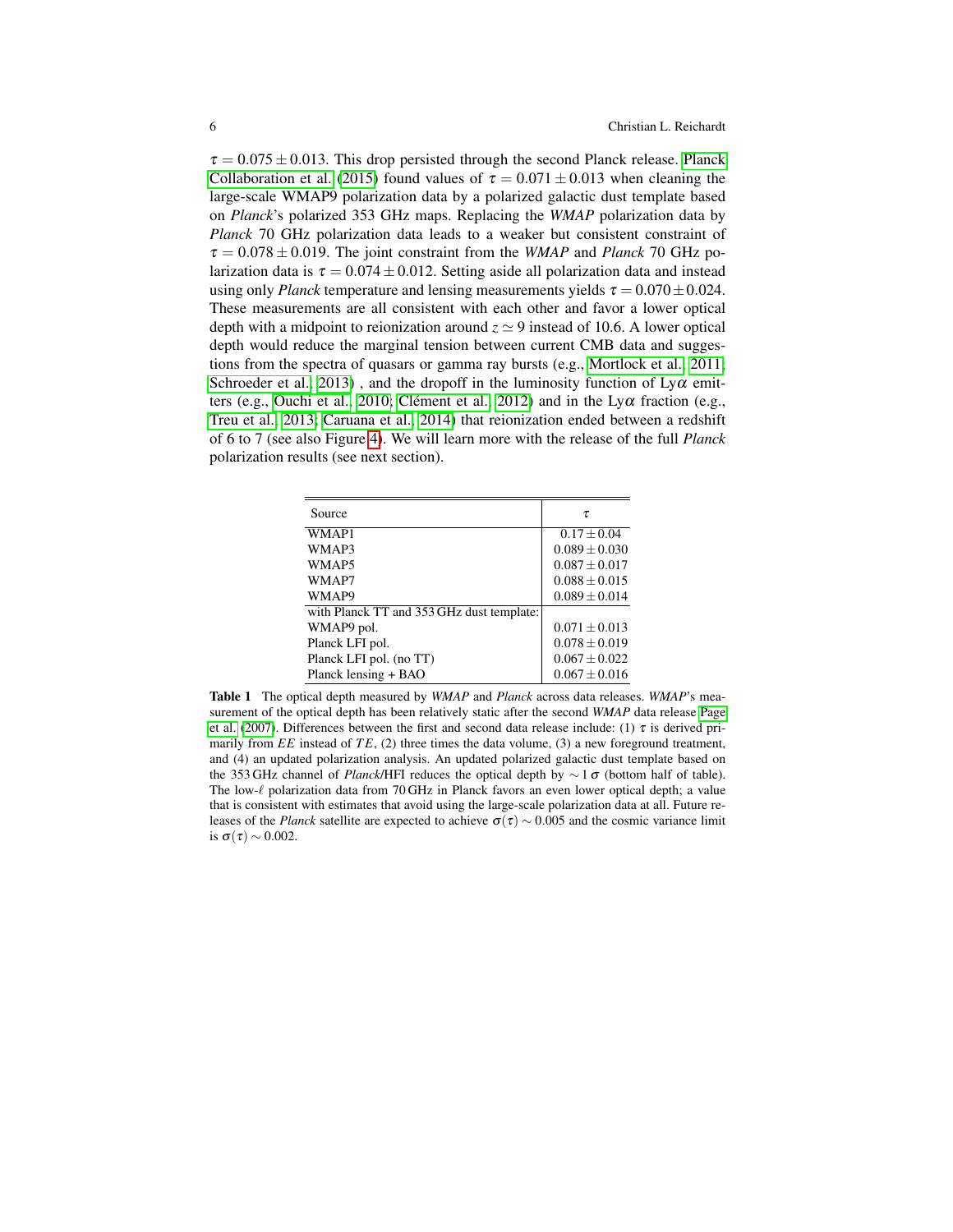#### *2.3 Future Observations*

Optical depth constraints from the full polarization analysis of the *Planck* satellite are expected to be released towards the end of 2015. Based on sensitivities from the *Planck* bluebook [The Planck Collaboration](#page-14-13) [\(2006\)](#page-14-13), the *Planck* polarized noise should be substantially lower than *WMAP*. Optical depth forecasts are challenging beause the *Planck* constraint is limited by the foreground subtraction rather than instrumental noise. However, [The Planck Collaboration](#page-14-13) [\(2006\)](#page-14-13) predict 1  $\sigma$  error bars of  $\sigma(\tau) \simeq 0.005$ .

A number of proposed satellite experiments hope to improve upon the *Planck* result and reach the fundamental cosmic variance limit at  $\sigma(\tau) \simeq 0.002$ . These include *CMBpol* [Baumann et al.](#page-13-6) [\(2009\)](#page-13-6), *LiteBird* [Hazumi et al.](#page-13-10) [\(2012\)](#page-13-10), and *PIXIE* [Kogut et al.](#page-14-14) [\(2011\)](#page-14-14). There are also a handful of ground- or balloon-based experiments, such as GroundBird [Tajima et al.](#page-14-15) [\(2012\)](#page-14-15), that might be able to measure these large scales.

## <span id="page-6-0"></span>3 Kinematic Sunyaev-Zel'dovich effect

## *3.1 Theory and modeling*

The second observational signature of the EoR on the CMB is the kinematic Sunyaev-Zel'dovich (kSZ) effect. The bulk velocity of free electrons relative to the CMB will introduce a Doppler shift to the scattered photons, an effect known of the kSZ effect [Sunyaev & Zel'dovich](#page-14-16) [\(1972\)](#page-14-16); [Phillips](#page-14-17) [\(1995\)](#page-14-17); [Birkinshaw](#page-13-11) [\(1999\)](#page-13-11); [Carlstrom et al.](#page-13-12) [\(2002\)](#page-13-12). In the non-relativistic limit, the kSZ effect slightly changes the observed CMB temperature, with the temperature shift scaling as  $(\nu/c)n_e$  where *v* is the line-of-sight bulk velocity of electrons, *c* is the speed of light and  $n_e$  is the density of free electrons. The result is a hot spot if the ionized gas is moving towards the observer and a cold spot if moving away.

The total kSZ signal along a line of sight is:

$$
\frac{\Delta T_{\text{kSZ}}}{T_{CMB}}(\hat{\mathbf{n}}) = \sigma_T \overline{n}_{e,0} \int d\eta a^{-2} e^{-\tau(\eta)} \bar{x}_e(\eta) (1 + \delta_x) (1 + \delta_b) (-\hat{\mathbf{n}} \cdot \mathbf{v}) ,\qquad (2)
$$

where  $\sigma_T$  is Thomson scattering cross-section,  $\tau(\eta)$  is the optical depth from the observer to conformal time  $\eta$ ,  $\bar{x}_e(\eta)$  is the mean ionization fraction at  $\eta$ , *a* is the scale factor at  $\eta$ , and  $\bar{n}_{e,0}$  is the mean electron density of the universe today. Perturbations in the baryon density and ionization fraction are marked by  $\delta_b$  and  $\delta_x$ respectively. Finally,  $\hat{\bf n}$  is the line of sight unit vector and  ${\bf v}$  represents the peculiar velocity of free electrons at  $\eta$ . A net kSZ signal thus requires perturbations in the free electron number density that are correlated with the large-scale velocity field.

The kSZ signal is naturally divided into two components. The homogenous kSZ signal is sourced by perturbations in the density  $(\delta_b)$  of the fully ionized Universe.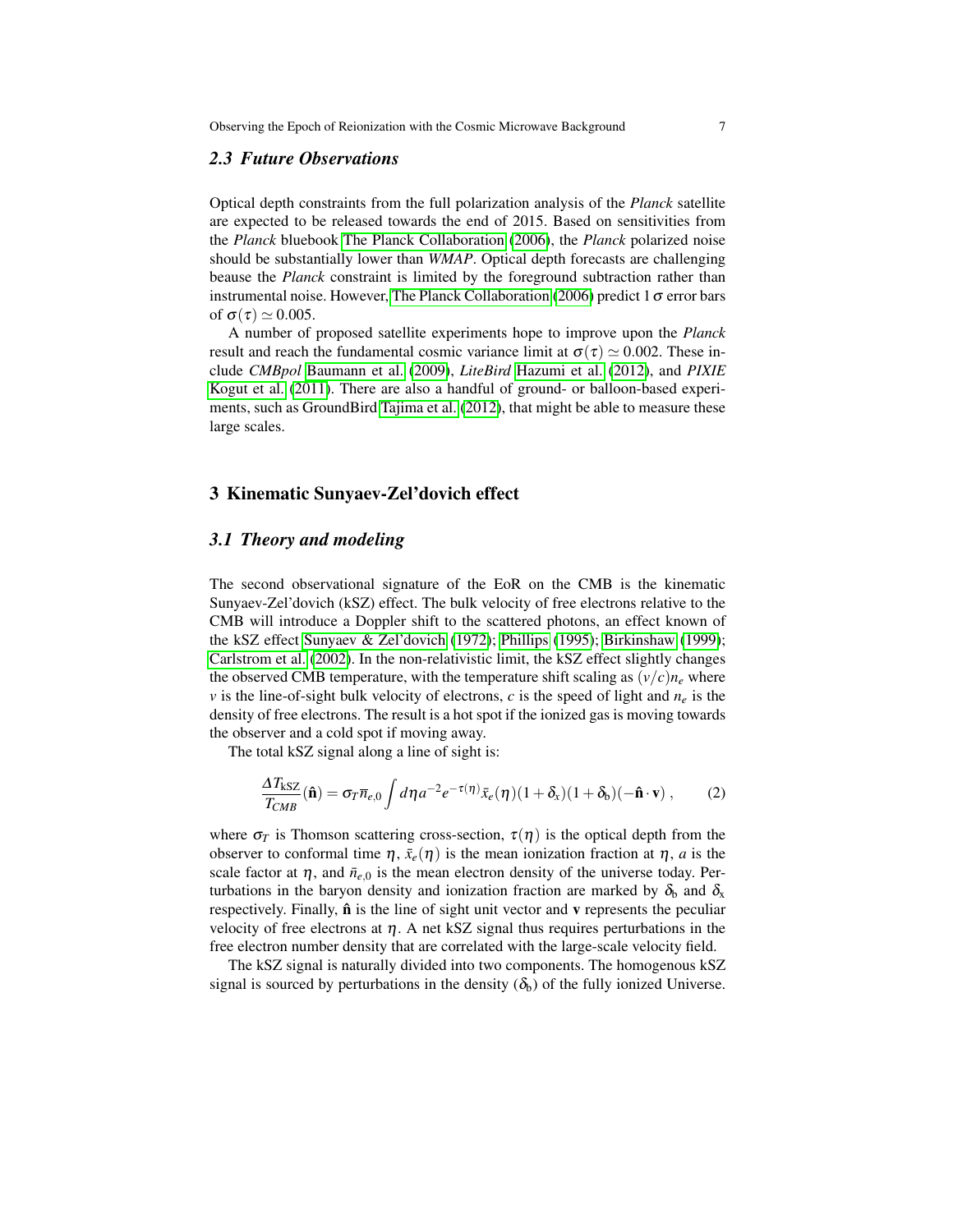The patchy kSZ signal is sourced by perturbations in the ionization fraction ( $\delta_x$ ) during reionization. Ionized bubbles are expected to form around the first stars, galaxies, and quasars. These bubbles eventually overlap and merge, leading to a fully ionized universe. The proper motion of an ionized bubble generates angular anisotropy through the kSZ effect. These bubbles are generically correlated with the velocity field because the ionizing sources are biased tracers of the matter distribution. The velocity dependence also means that larger simulation volumes are required to properly estimate the sample variance; the auto-correlation length of the velocity field is order 100 Mpc whereas that of the reionization field is order 10 Mpc. The patchy and homogenous kSZ components are expected to have comparable power.

The amplitude of this patchy kSZ power depends primarily on the duration of reionization, while its shape depends on the distribution of bubble sizes. Both features also depend more weakly on the average redshift of reionization [Gruzinov &](#page-13-13) [Hu](#page-13-13) [\(1998\)](#page-13-13); [Knox et al.](#page-13-14) [\(1998\)](#page-13-14); [Santos et al.](#page-14-18) [\(2003\)](#page-14-18); [Zahn et al.](#page-14-19) [\(2005\)](#page-14-19); [McQuinn](#page-14-20) [et al.](#page-14-20) [\(2005\)](#page-14-20); [Iliev et al.](#page-13-15) [\(2006\)](#page-13-15); [Zahn et al.](#page-14-21) [\(2012\)](#page-14-21); [Mesinger et al.](#page-14-2) [\(2012\)](#page-14-2); [Battaglia](#page-13-16) [et al.](#page-13-16) [\(2013\)](#page-13-16); [Calabrese et al.](#page-13-17) [\(2014\)](#page-13-17). The qualitative behavior of these dependencies can understood simply: the power is linearly proportional to the number of bubbles along the line of sight which scales with the duration. Similarly if the bubbles are larger, the kSZ power will peak at larger scales and vice versa. If cosmic reionization occurs at earlier times, the Universe is denser and the same duration leads to more kSZ power.

There are two potentially important qualifications to this picture. First, the signal depends on reionization being inhomogenous. Perfectly homogenous sources can reionize the Universe without producing any kSZ power. However, in practice, this is unlikely to be significant. Recent work by [Mesinger et al.](#page-14-22) [\(2013\)](#page-14-22) shows that reionization by ultra-hard x-rays (which have corresponding long mean free paths) reduce the kSZ power by less than  $0.5 \mu K^2$ . Second, observations typically probe a specific angular scale, and therefore a particular weighting of bubble sizes. Simulations that change the angular shape, whether by changing the mean free path of ionizing photons and thus bubble sizes [Mesinger et al.](#page-14-2) [\(2012\)](#page-14-2) or suppressing bubbles of the relevant size with a self-regulation mechanism [Park et al.](#page-14-23) [\(2013\)](#page-14-23), result in a more complicated relationship between the midpoint and duration of EoR than found by [Zahn et al.](#page-14-21) [\(2012\)](#page-14-21) and others.

Current data can not distinguish between the homogenous and patchy kSZ components because both components have the same spectral dependence and similar angular dependencies. Thus the EoR inferences depend on accurately modeling (and subtracting) the homogenous contribution. The homogenous kSZ power spectrum has been simulated by a number of authors (e.g., [Trac et al., 2011;](#page-14-24) [Shaw et al., 2012\)](#page-14-25). Recent predictions for the homogenous kSZ power at  $\ell = 3000$  range from 2.2 to 3.2  $\mu$ K<sup>2</sup> for a common cosmology, a peak-peak range of  $\pm$ 20%. This modeling uncertainty is subdominant to current statistical uncertainties, although this is likely to change with upcoming experiments. Future experiments might be able to separate the components using the angular dependence (although this will be challenging), higher-order moments of the map, or cross-correlation with other observables [Shaw](#page-14-25) [et al.](#page-14-25) [\(2012\)](#page-14-25).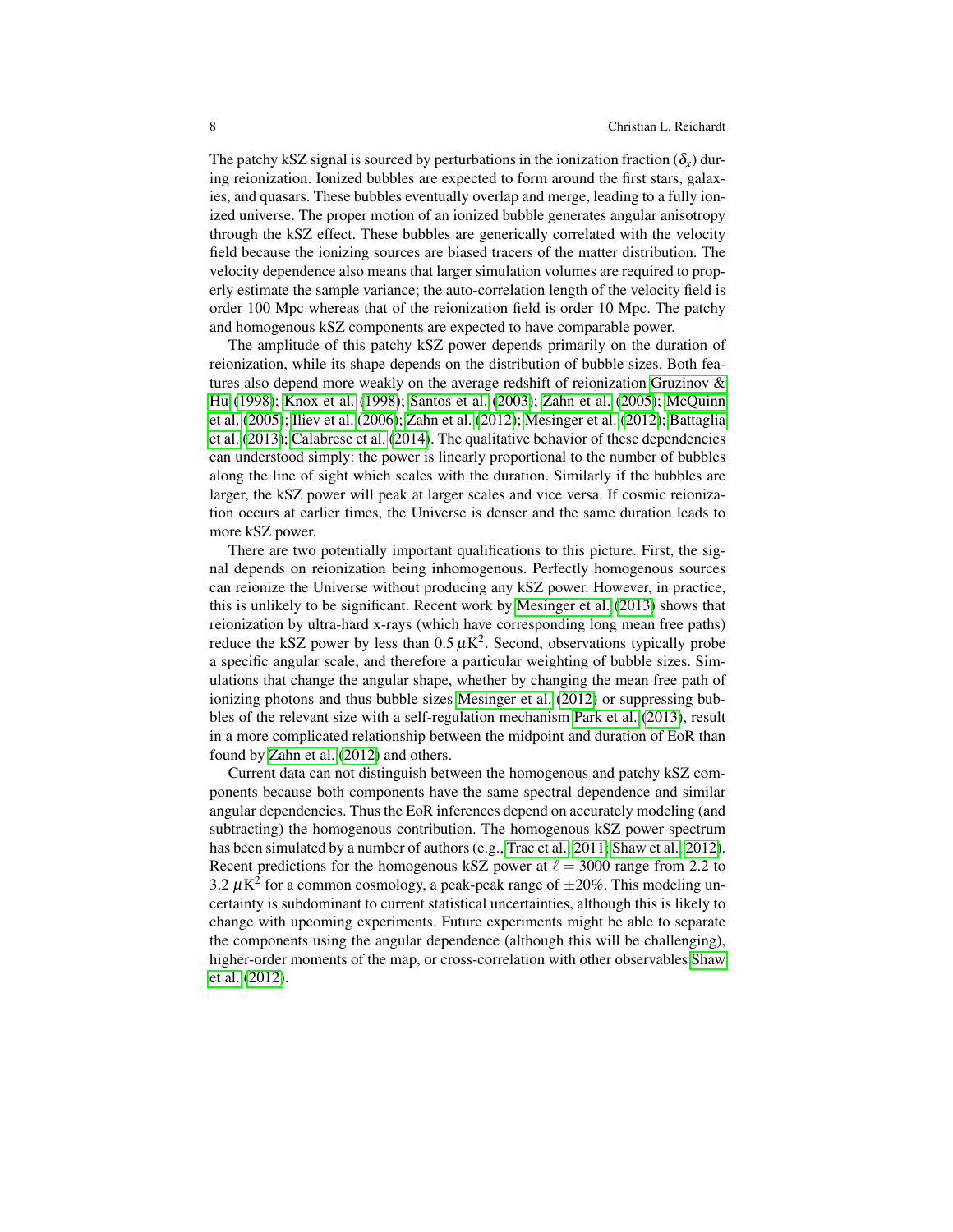#### *3.2 Current Data*

Figure [3](#page-9-0) shows current measurements of the kSZ power at  $\ell = 3000$  using data from the *Planck*, ACT and SPT-SZ experiments [Addison et al.](#page-13-2) [\(2013\)](#page-13-2); [Dunkley](#page-13-3) [et al.](#page-13-3) [\(2013\)](#page-13-3); [Planck Collaboration et al.](#page-14-26) [\(2014b\)](#page-14-26); [George et al.](#page-13-4) [\(2015\)](#page-13-4). Using the 2500 deg<sup>2</sup> SPT-SZ survey, [George et al.](#page-13-4) [\(2015\)](#page-13-4) report the kSZ power at  $\ell = 3000$  to be  $D_{\text{kSZ}} = 2.9 \pm 1.3 \,\mu\text{K}^2$ . The measured power is consistent between experiments. Since the homogenous signal is expected to be above 2.0  $\mu$ K<sup>2</sup> [Shaw et al.](#page-14-25) [\(2012\)](#page-14-25), the observed kSZ power leaves little room for patchy kSZ power . [George et al.](#page-13-4) [\(2015\)](#page-13-4) combine these facts to set an 95% confidence level upper limit on the patchy kSZ power at  $\ell = 3000$  of  $D_{\rm kSZ}^{patchy} < 3.3 \ \mu{\rm K}^2$ . The measured kSZ power (from SPT-SZ) and optical depth (from *WMAP*) is used to importance sample a suite of reionization models as described by [Zahn et al.](#page-14-21) [\(2012\)](#page-14-21), and infer constraints on the EoR. Defining the duration of reionization as the time the Universe takes to go from a 20% to 99% volume-averaged ionization fraction, the patchy kSZ limit translates to a 95% confidence level upper limit<sup>[3](#page-8-0)</sup> on the duration of  $\Delta z$  < 5.4 [George et al.](#page-13-4) [\(2015\)](#page-13-4).

The power at these few-arcminute angular scales is a combination of the thermal and kinematic SZ effects, radio galaxies and dusty galaxies. In principle these components can be separated cleanly based on each one's unique frequency dependence. However in practice substantial degeneracies remain between the measured thermal and kinematic SZ powers because of the limited frequency coverage. The degeneracy in current data between the two SZ effects can be partially broken by considering higher order moments of the map,<sup>[4](#page-8-1)</sup> as is done in [George et al.](#page-13-4) [\(2015\)](#page-13-4), or by including additional data at other frequencies [Addison et al.](#page-13-2) [\(2013\)](#page-13-2). Current kSZ measurements are limited by the ability to separate these different signals.

#### *3.3 Future Observations*

In the near term, there is the potential to combine multi-frequency data from several experiments to better measure the kSZ power. The *Planck* satellite has multifrequency coverage, but its coarse angular resolution makes it difficult to access the relevant small angular scales. Another recent satellite, *HERSCHEL*, has made confusion-noise-limited maps of the cosmic infrared background (CIB) across hundreds of square degrees at frequencies  $8-16\times$  higher than the SPT-SZ observing bands. Modulo modeling uncertainties in understanding the CIB over such a wide frequency range, the *HERSCHEL* data could be used to constrain the CIB and break the degeneracy between the tSZ-CIB correlation and kSZ that limits current mea-

<span id="page-8-0"></span><sup>&</sup>lt;sup>3</sup> This limit does not include modeling uncertainties from reionization scenarios not included in simulation suite used by [Zahn et al.](#page-14-21) [\(2012\)](#page-14-21).

<span id="page-8-1"></span><sup>4</sup> Higher order moments can break the degeneracy because the degree of non-Gaussianity varies between components.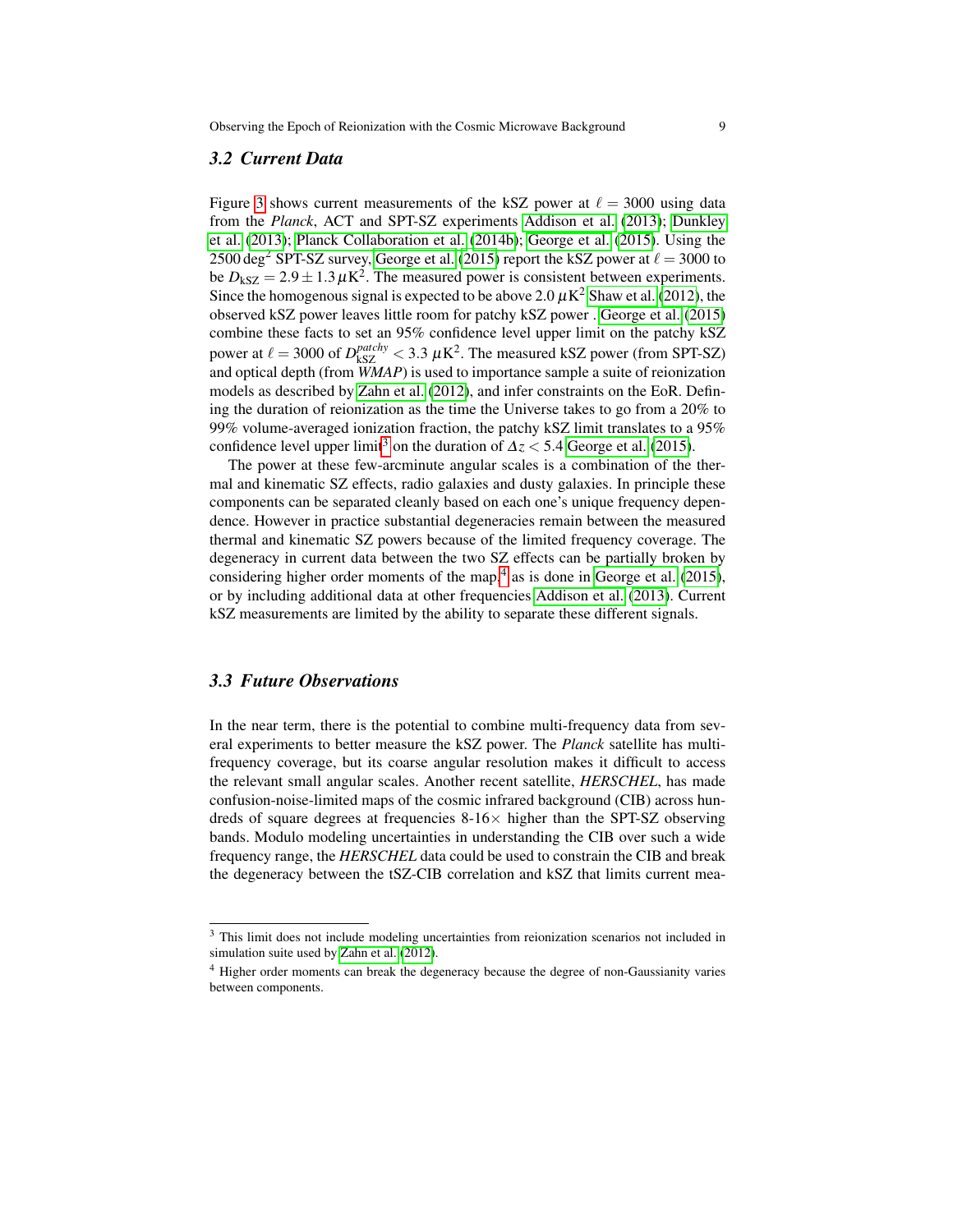10 Christian L. Reichardt



<span id="page-9-0"></span>**Fig. 3** Left panel: Published 1  $\sigma$  constraints on the total kSZ power at  $\ell = 3000$  ordered by arxiv release date. The most recent two constraints using data from ACT (green square [Addison et al.](#page-13-2) [\(2013\)](#page-13-2) and orange x [Sievers et al.](#page-14-27) [\(2013\)](#page-14-27)) and SPT-SZ (purple diamond [Crawford et al.](#page-13-18) [\(2014\)](#page-13-18) and black asterisk [George et al.](#page-13-4) [\(2015\)](#page-13-4)) are shown. The *Planck* result (light blue triangle [Planck](#page-14-26) [Collaboration et al.](#page-14-26) [\(2014b\)](#page-14-26)) uses both ACT and SPT-SZ data. Also shown in red is a forecast (arbitrarily centered at  $3 \mu$ K<sup>2</sup>) for the proposed LWCAM instrument on CCAT which should begin taking data by 2020. Upcoming experiments like CCAT, AdvACT, and SPT-3G should dramatically improve measurements of the kSZ power spectrum. Right panel: The patchy kSZ power as a function of three parameters describing EoR: the mean free path of ionizing photons *RMFP*, the ionizing efficiency  $\eta$ , and the minimum virial temperature  $T_{vir}$  of halos contributing to reionization. Detailed measurements of the kSZ power spectrum will place constraints on the astrophysical processes reionizing the Universe. *Figure 6 in [Mesinger et al.](#page-14-2) [\(2012\)](#page-14-2); used with permission.*

surements. Fisher matrix forecasts predict that adding *HERSCHEL* data to the SPT-SZ data would improve current constraints by a factor of four.

In the medium term (∼2020), the next generation of experiments on the ACT and SPT telescopes should lead to a substantial improvement in the kSZ constraints. These experiments will have dramatically lower noise levels and better frequency coverage, which will break the degeneracy between the two SZ effects in current data. Forecasts for these experiments are likely to be less sensitive to the CIB modeling than the *HERSCHEL* predictions since the data is coming from a comparatively narrow frequency range near the peak of the CMB black body. Uncertainties from SPT-3G and AdvACT are likely to be comparable, with the SPT-3G survey forecast to precisely measure the kSZ power with  $\sigma(kSZ) = 0.15 \,\mu\text{K}^2$ .

In the longer term (mid-2020s), results from the first large-area surveys with the planned CCAT telescope should be published. Forecasts for the proposed LWCAM instrument on CCAT are shown in Figure [4](#page-10-1) for six frequency bands from 95 to 400 GHz. CCAT could measure the kSZ power at multiple angular scales and test the angular dependence of the kSZ power spectrum. The shape of the power spectrum encodes information on the sources and sinks of ionizing photons. Work by [Mesinger et al.](#page-14-2) [\(2012\)](#page-14-2) has shown, for instance, that slope of the kSZ power spectrum around  $\ell = 3000$  can inform us about the number density of Lyman Limit systems at high redshift. CCAT would also improve the measurement of the overall amplitude by another factor of two.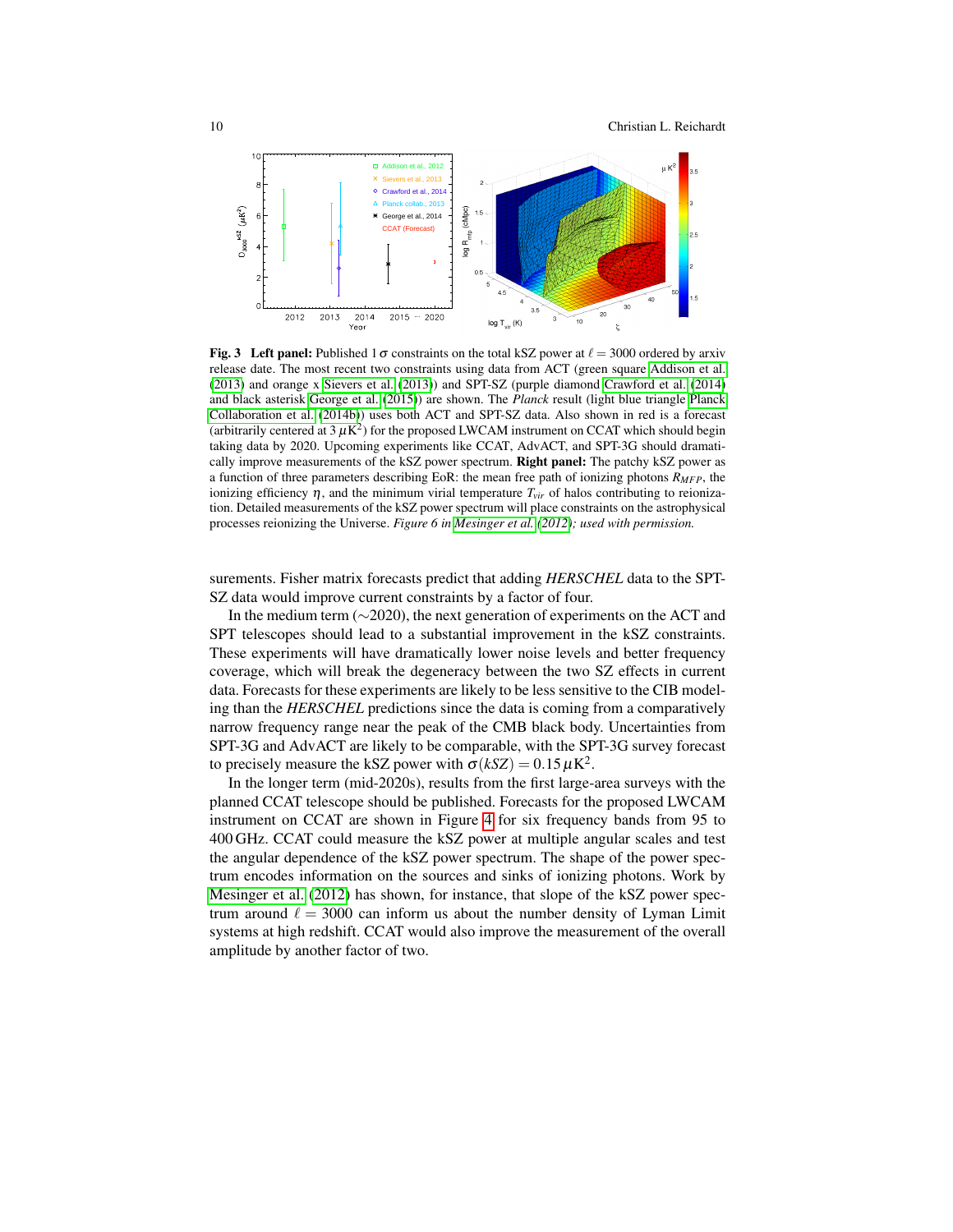

<span id="page-10-1"></span>Fig. 4 CMB-derived constraints on the redshift evolution of the mean neutral fraction. The SPT-SZ+*WMAP* 68/95% confidence ranges for the conservative case in [Zahn et al.](#page-14-21) [\(2012\)](#page-14-21) are indicated by the dark/light green shading. Forecast constraints from CCAT plus a future cosmic variance limited measurement of the optical depth are shown by the red/orange shading. A sampling of other constraints on the neutral fraction based on quasar spectra (blue and violet constraints as well as black lower limits), a gamma ray burst (red upper limit), and  $Ly\alpha$  emitters (green upper limits) is also shown. *Image Credit: Oliver Zahn*

## <span id="page-10-0"></span>4 Other Observables

We finally turn to two other potentially observable signatures of cosmic reionization in the CMB. First, the ionized gas will distort the CMB black-body spectrum, with the magnitude of the spectral distortion depending on the gas temperature. Second, variations in optical depth across the sky will introduce a non-Gaussian signal in the CMB temperature and polarization anisotropies. These signals have yet to be detected.

### 4.0.1 Spectral distortions

In Section [2,](#page-1-1) we described the dominant effects of Thomson scattering between the CMB and free electrons during the EoR: damping of anisotropy and the polarized reionization bump. Beyond these effects, the photon-electron temperature difference very slightly distorts the black body spectrum of the scattered CMB photons. This Compton y-distortion has a spectral dependence that can be parameterized as  $\Delta I_v$  =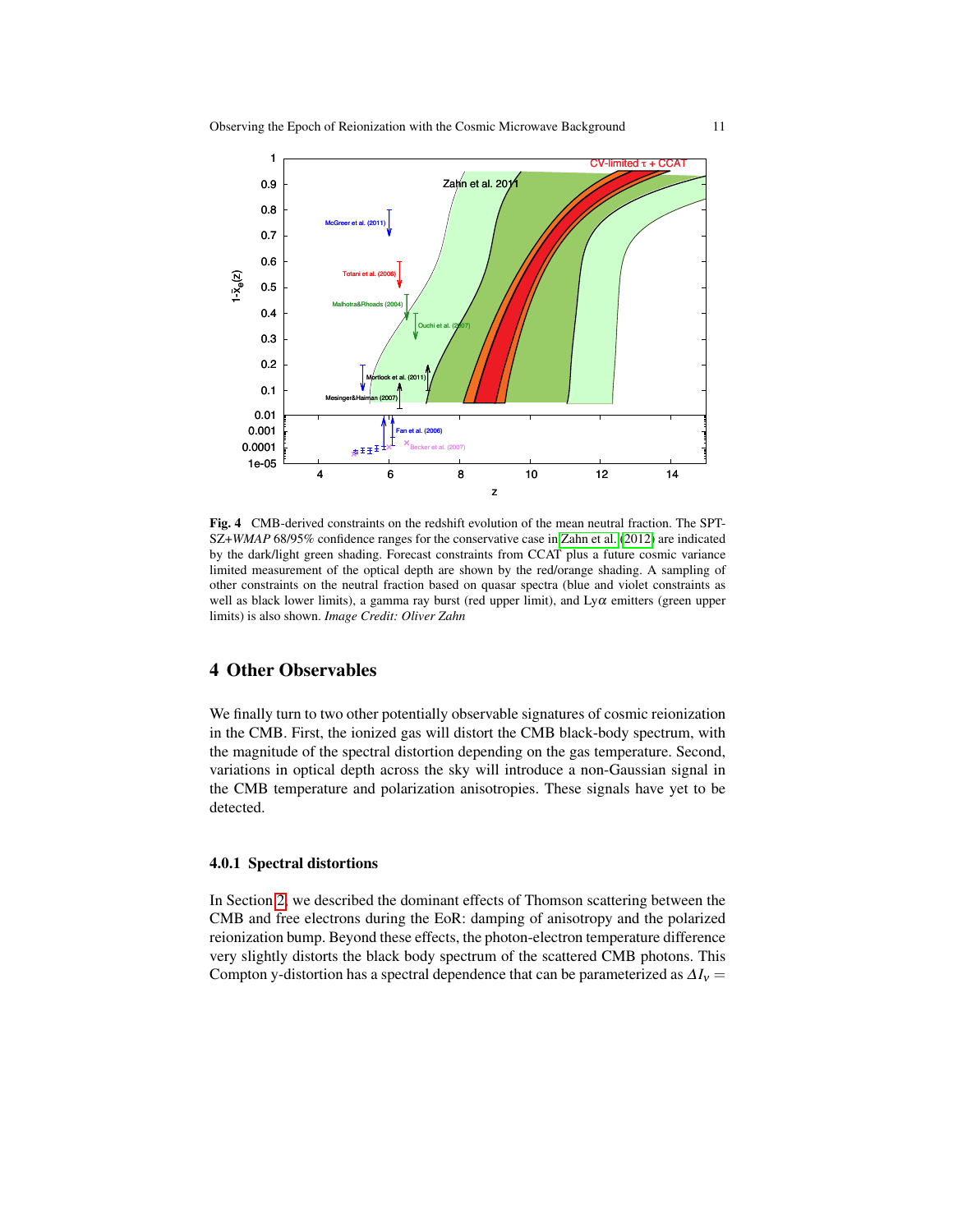$yY_{SZ}(v)$  [Zel'dovich & Sunyaev](#page-14-28) [\(1969\)](#page-14-28); y-distortions are commonly encountered in galaxy clusters with the thermal Sunyaev-Zel'dovich effect [Sunyaev & Zel'dovich](#page-14-16) [\(1972\)](#page-14-16). The amplitude y can be expressed as:

$$
y = \int \frac{k[T_e(z) - T_{CMB}(z)]}{m_e c^2} n_e(z) \sigma_T c dz,
$$
\n(3)

where k is Boltzmann constant, c is the speed of light,  $\sigma_T$  is the Thomson crosssection, the quantities subscripted by *e* are the electron temperature, mass and number density, and *TCMB* is the CMB temperature. The magnitude scales with the optical depth,  $\tau$ , and electron temperature,  $T_e$ , as [Kogut et al.](#page-14-14) [\(2011\)](#page-14-14):

$$
y \simeq 1.8 \times 10^{-7} \left(\frac{\tau}{0.09}\right) \left(\frac{T_e}{10^4 \text{K}}\right).
$$
 (4)

This amplitude is two orders of magnitude below the best current limit of *y* < 1.5 × 10<sup>-5</sup> at 95% confidence from the FIRAS experiment [Fixsen et al.](#page-13-19) [\(1996\)](#page-13-19). However satellite experiments have been proposed recently to improve the FIRAS measurement 10,000-fold (e.g., *PIXIE* [Kogut et al.](#page-14-14) [\(2011\)](#page-14-14), *PRISM* [Andre et al.](#page-13-20) ´ [\(2014\)](#page-13-20)). For instance, *PIXIE* [Kogut et al.](#page-14-14) [\(2011\)](#page-14-14) is designed to achieve  $\sigma_y \sim 10^{-9}$ , and thus would present the intriguing possibility of measuring the electron temperature during EoR at the  $5\%$  $5\%$  level.<sup>5</sup> The gas temperature during EoR is a function of the spectrum of the ionizing sources; measuring this temperature could distinguish between, e.g., Pop II stars and black holes [Kogut et al.](#page-14-14) [\(2011\)](#page-14-14).

#### 4.0.2 Variations in optical depth

The inhomogeneity of cosmic reionization means that there will be small variations in the optical depth along different line of sights. These variations imprint a non-Gaussian signal on the temperature and polarization anisotropies, in particular correlating the polarized E and B-modes. The reionization signal peaks on large scales ( $\ell \sim 400$ ). Properly designed estimators can leverage these correlations to reconstruct the optical depth as a function of position on the sky [Dvorkin & Smith](#page-13-21) [\(2009\)](#page-13-21); [Natarajan et al.](#page-14-29) [\(2013\)](#page-14-29). The estimator is closely related, both in concept and form, to the well-known CMB lensing estimators (e.g., [Seljak & Zaldarriaga,](#page-14-30) [1999;](#page-14-30) [Hu, 2001\)](#page-13-22). [Dvorkin & Smith](#page-13-21) [\(2009\)](#page-13-21) estimate that a future CMB polarization satellite, in addition to mapping the lensing B-modes, might measure the duration of reionization and mean bubble size at the 10% level. Such a measurement could tell us about how quickly reionization occurred and what kind of sources were responsible for reionization.

The main observational challenge is the faintness of the signal. Compared to the recently detected lensing B-modes [Hanson et al.](#page-13-23) [\(2013\)](#page-13-23); [The Polarbear Collabo-](#page-14-31)

<span id="page-11-0"></span><sup>5</sup> [Note that there would be a degeneracy between the y-distortion induced by EoR and certain](#page-14-31) [classes of alternative models that inject energy into the early Universe Chluba & Jeong \(2014\).](#page-14-31)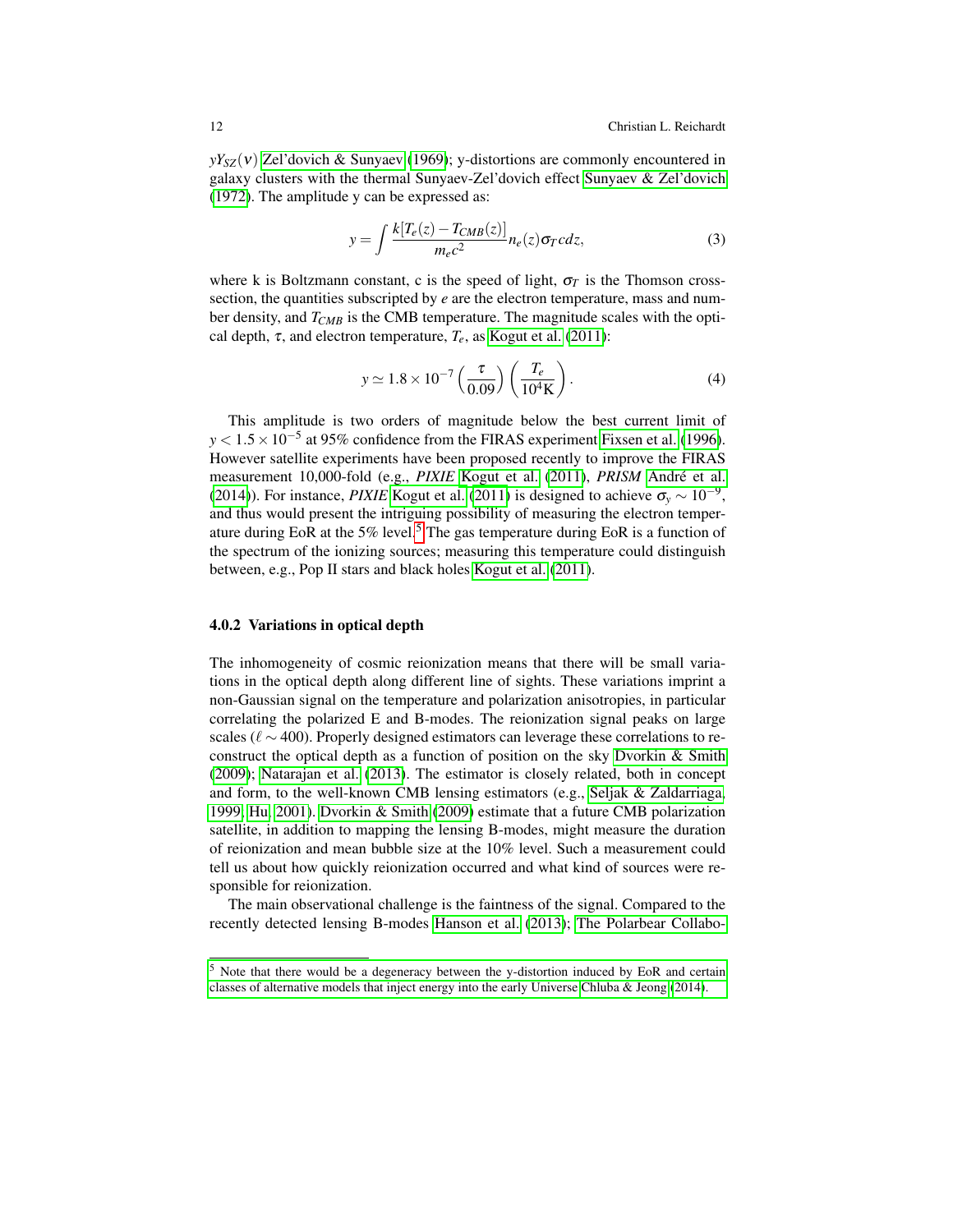[ration: P. A. R. Ade et al.](#page-14-31) [\(2014\)](#page-14-31), the B-mode power induced by the variations in optical depth is lower by a factor of 10-100 depending on angular scale (see Fig-ure 3 in [Dvorkin & Smith](#page-13-21) [\(2009\)](#page-13-21)). Still given the high signal-to-noise ( $> 100\sigma$ ) expected for lensing B-modes from CMB experiments under construction (e.g., AdvACT, SPT-3G [Benson et al.](#page-13-25) [\(2014\)](#page-13-25), Simons Array), and the substantially better mapping speeds that would be achieved by the proposed stage IV ground-based experiments or the next satellite experiment, the reionization signal should eventually be detectable at high signal-to-noise. While unlikely to be competitive with 21 cm surveys on this timescale, mapping the variations in optical depth across the sky with the CMB would be an independent test of reionization scenarios.

## <span id="page-12-0"></span>5 Conclusions

The CMB has yielded two major clues into cosmic reionization to date: the optical depth and kSZ power. In this work, we have discussed the theory and observations for the two observables, as well as mentioning the possibility of constraining the temperature of the intergalactic medium during reionization and mapping variations in the optical depth across the sky.

First and most robustly, measurements of large-scale CMB polarization anisotropy can be used to determine the optical depth of the Universe due to Thomson scattering. The *WMAP* 9-year results favor  $\tau = 0.089 \pm 0.014$  [Bennett et al.](#page-13-1) [\(2013\)](#page-13-1). The optical depth due to Thomson scattering depends on the column depth of free electrons, and is roughly proportional to the redshift at which the Universe is 50% ionized. The *WMAP* measurement suggests the midpoint of reionization is around  $z = 10.6 \pm 1.1$ . In the near future, the *Planck* satellite is expected to publish an independent measurement of the optical depth with a factor of three reduction in errors.

Second, multifrequency measurements of small-scale (few arcminutes) CMB temperature anisotropy have begun to set interesting upper limits on the kSZ power. When combined with simulations of the homogenous kSZ power from the fully ionized Universe, the upper limits on the total kSZ power suggest reionization was fairly rapid. [George et al.](#page-13-4) [\(2015\)](#page-13-4) find a 95% CL upper limit on redshift interval in which the Universe transitioned from 20% to 99% ionized to be ∆*z* < 5.4. Measurements of the kSZ power should be substantially improved by experiments under construction or planned, with first light instruments on CCAT expected to improve upon current measurements by a factor of approximately 16.

CMB observations have been among the first direct observational probes of the EoR, and will continue to provide new and independent tests of how cosmic reionization occurred going forward. The CMB is complementary to planned 21 cm experiments as the CMB observables probe the ionized rather then neutral gas. The main insights from the CMB so far have been on the timing of reionization, with the optical depth setting when cosmic reionization occurred and the limits on kSZ power constraining the duration of reionization. In the future, measurements of the CMB may also test of the nature of the first objects, with the shape of the kSZ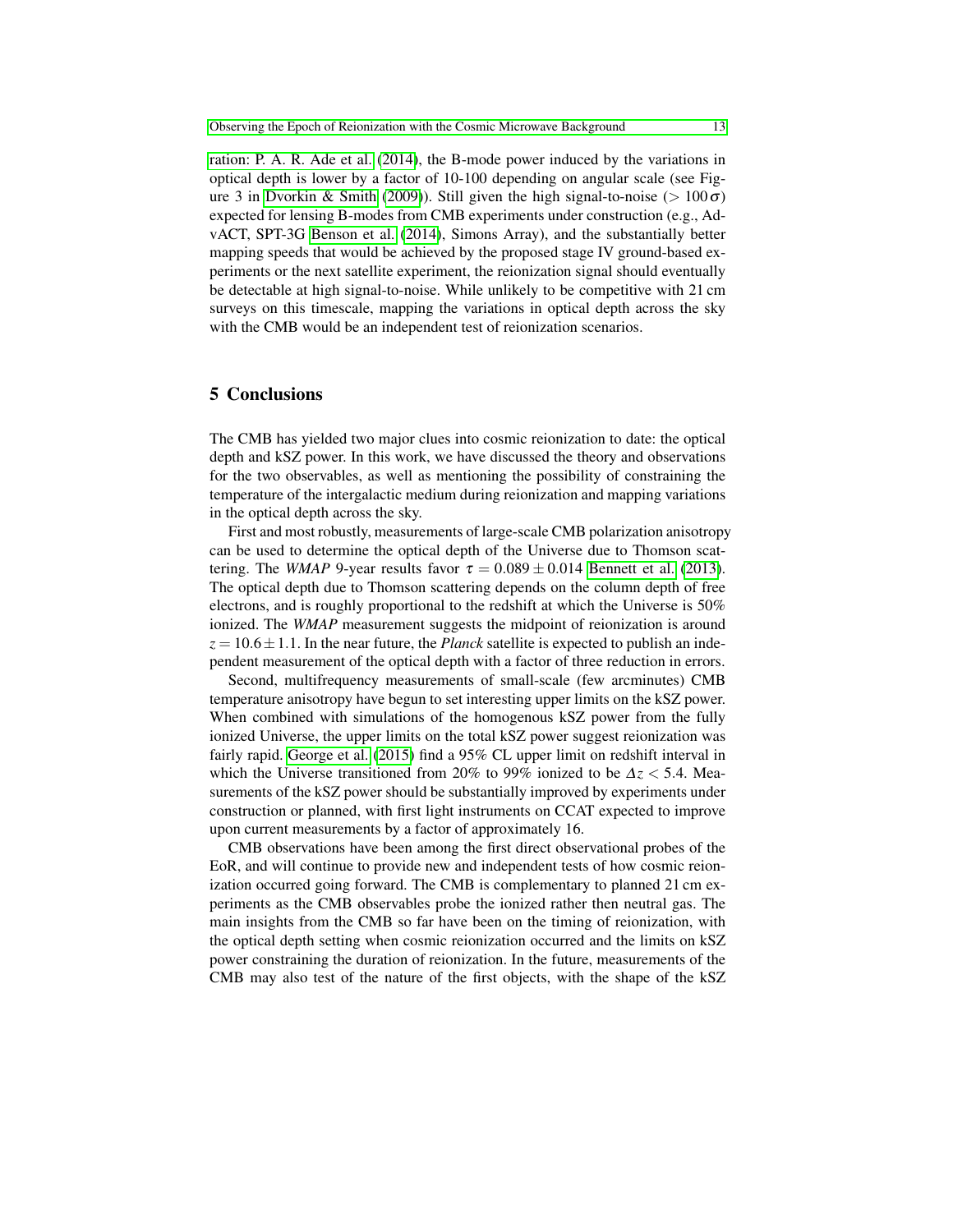power spectrum and variations in optical depth across the sky probing bubble sizes and spectral distortions probing the temperature of the intergalactic medium.

Acknowledgements We thank Oliver Zahn for useful discussions and for creating Figure [4.](#page-10-1) We are grateful to Elizabeth George, Kyle Story, and Andrei Mesinger for valuable feedback. We acknowledge the use of the Legacy Archive for Microwave Background Data Analysis (LAMBDA). Support for LAMBDA is provided by the NASA Office of Space Science.

## References

<span id="page-13-0"></span>Abazajian, K. N., et al. 2014, Astroparticle Physics,

- <span id="page-13-2"></span>Addison, G. E., Dunkley, J., & Bond, J. R. 2013, MNRAS, 436, 1896
- <span id="page-13-20"></span>Andre, P., et al. 2014, JCAP, 2, 6 ´
- <span id="page-13-16"></span>Battaglia, N., Natarajan, A., Trac, H., Cen, R., & Loeb, A. 2013, ApJ, 776, 83
- <span id="page-13-6"></span>Baumann, D., et al. 2009, in American Institute of Physics Conference Series, Vol. 1141, American Institute of Physics Conference Series, ed. S. Dodelson, D. Baumann, A. Cooray, J. Dunkley, A. Fraisse, M. G. Jackson, A. Kogut, L. Krauss, M. Zaldarriaga, & K. Smith, 10–120

<span id="page-13-1"></span>Bennett, C. L., et al. 2013, ApJS, 208, 20

<span id="page-13-25"></span>Benson, B. A., et al. 2014, in Society of Photo-Optical Instrumentation Engineers (SPIE) Conference Series, Vol. 9153, Society of Photo-Optical Instrumentation Engineers (SPIE) Conference Series

<span id="page-13-11"></span>Birkinshaw, M. 1999, Physics Reports, 310, 97

<span id="page-13-17"></span>Calabrese, E., et al. 2014, JCAP, 8, 10

<span id="page-13-12"></span>Carlstrom, J. E., Holder, G. P., & Reese, E. D. 2002, ARAA, 40, 643

- <span id="page-13-9"></span>Caruana, J., Bunker, A. J., Wilkins, S. M., Stanway, E. R., Lorenzoni, S., Jarvis, M. J., & Ebert, H. 2014, MNRAS, 443, 2831
- <span id="page-13-24"></span>Chluba, J., & Jeong, D. 2014, MNRAS, 438, 2065
- <span id="page-13-8"></span>Clément, B., et al. 2012, A&A, 538, A66
- <span id="page-13-18"></span>Crawford, T. M., et al. 2014, ApJ, 784, 143

<span id="page-13-3"></span>Dunkley, J., et al. 2013, JCAP, 7, 25

<span id="page-13-21"></span>Dvorkin, C., & Smith, K. M. 2009, PRD, 79, 043003

<span id="page-13-7"></span>Finkbeiner, D. P., Davis, M., & Schlegel, D. J. 1999, ApJ, 524, 867

<span id="page-13-19"></span>Fixsen, D. J., et al. 1996, ApJ, 470, 63

- <span id="page-13-4"></span>George, E. M., et al. 2015, ApJ, 799, 177
- <span id="page-13-13"></span>Gruzinov, A., & Hu, W. 1998, ApJ, 508, 435
- <span id="page-13-23"></span>Hanson, D., et al. 2013, Physical Review Letters, 111, 141301
- <span id="page-13-10"></span>Hazumi, M., et al. 2012, in , 844219–844219–9
- <span id="page-13-5"></span>Howlett, C., Lewis, A., Hall, A., & Challinor, A. 2012, JCAP, 4, 27

<span id="page-13-22"></span>Hu, W. 2001, ApJ, 557, L79

<span id="page-13-15"></span>Iliev, I. T., Mellema, G., Pen, U.-L., Merz, H., Shapiro, P. R., & Alvarez, M. A. 2006, MNRAS, 369, 1625

<span id="page-13-14"></span>Knox, L., Scoccimarro, R., & Dodelson, S. 1998, Physical Review Letters, 81, 2004